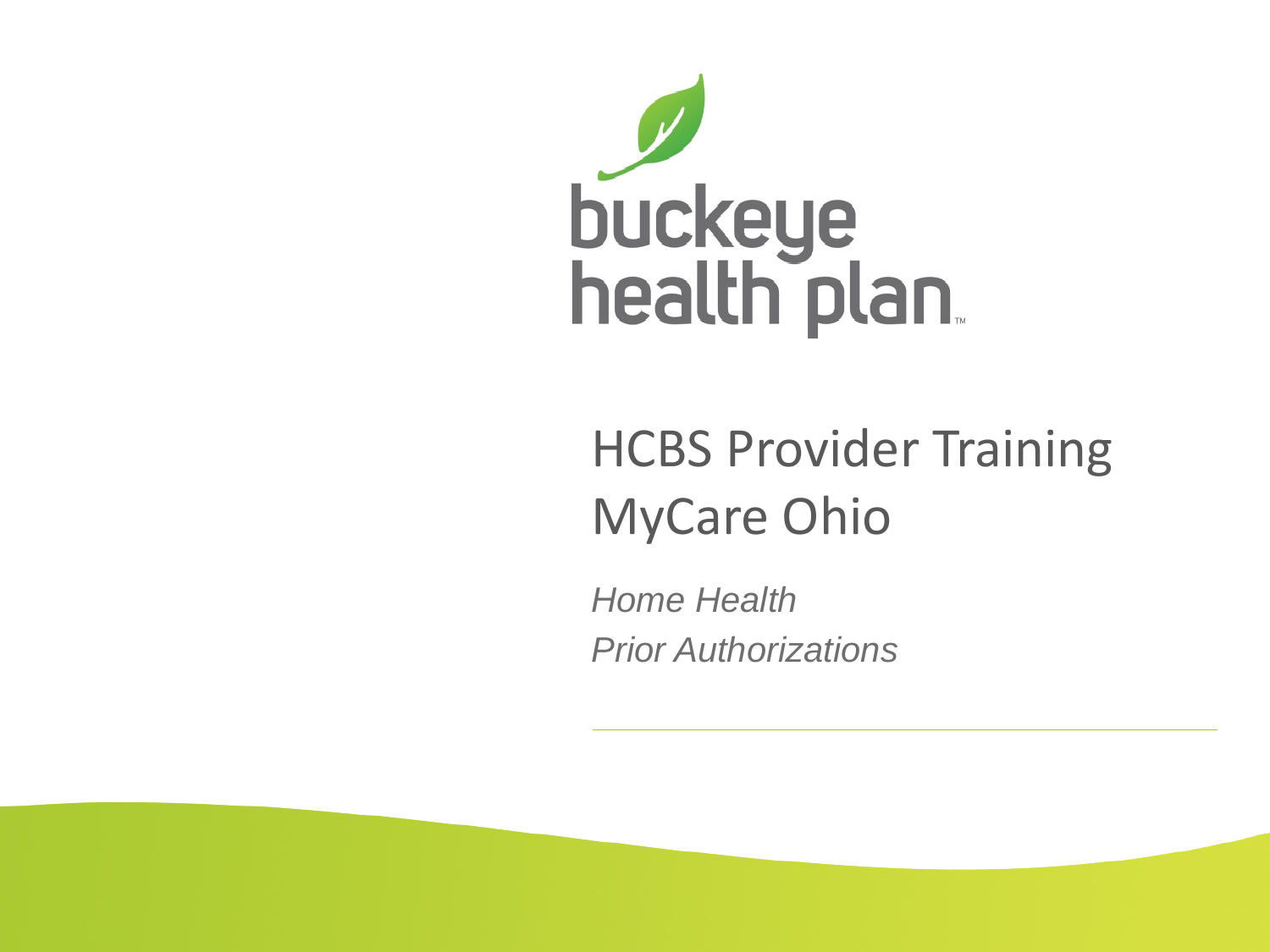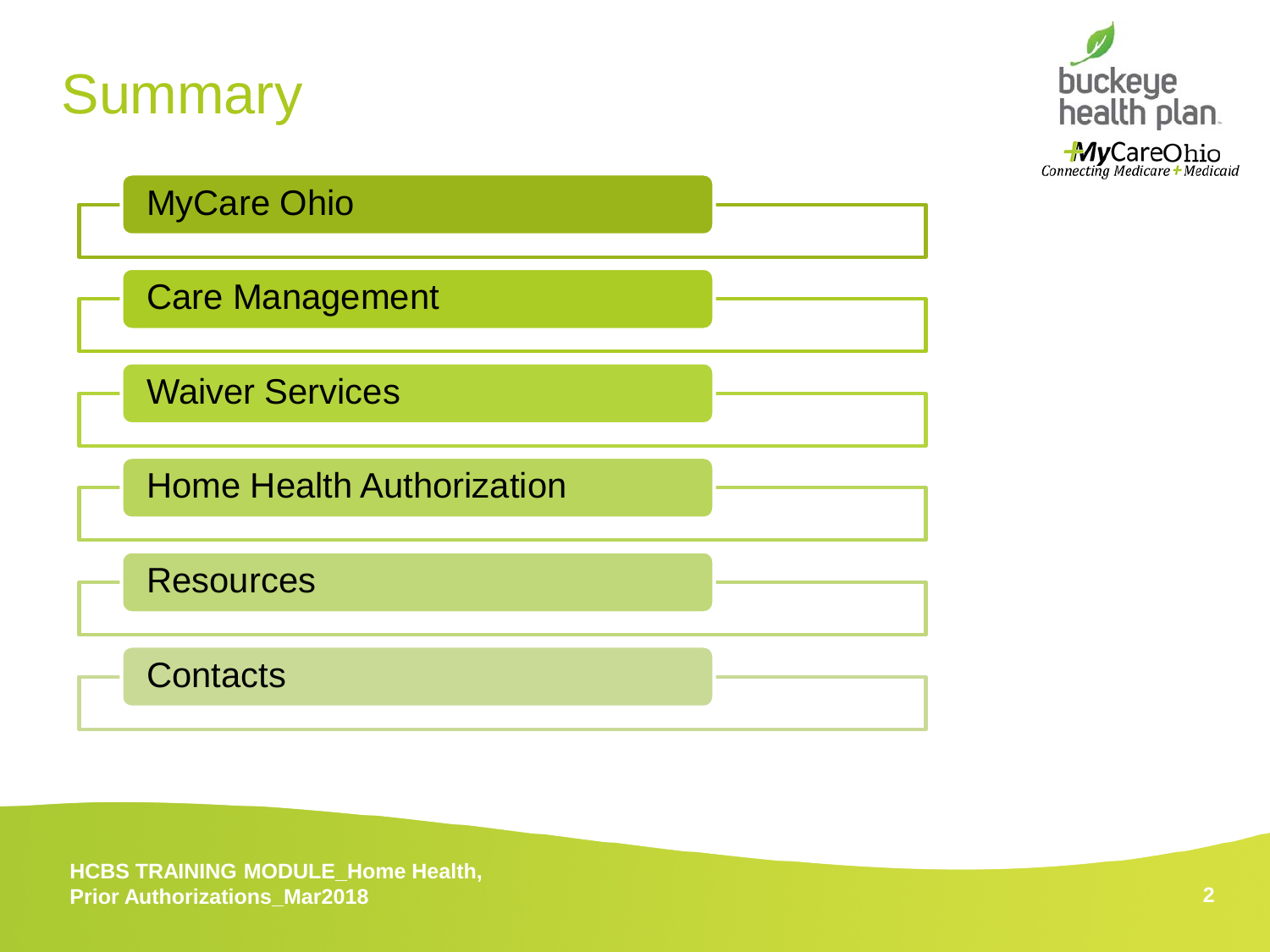# What is MyCare Ohio?



- In May 2014, Ohio Medicaid launched a new Integrated Care  $\mathcal{L}$ Delivery System (ICDS) called *MyCare Ohio* for individuals over the age of 18 who are eligible for BOTH Medicaid and Medicare.
- Buckeye's MyCare Ohio (MMP) program works to achieve  $\mathscr{D}$ optimal coordinated care for Medicare-Medicaid enrollees across all services, including behavioral health and long-term services and supports.
- Buckeye's MyCare Ohio is available to qualified residents who  $\mathscr{D}$ live in Clark, Cuyahoga, Fulton, Geauga, Greene, Lake, Lorain, Lucas, Medina, Montgomery, Ottawa, or Wood County.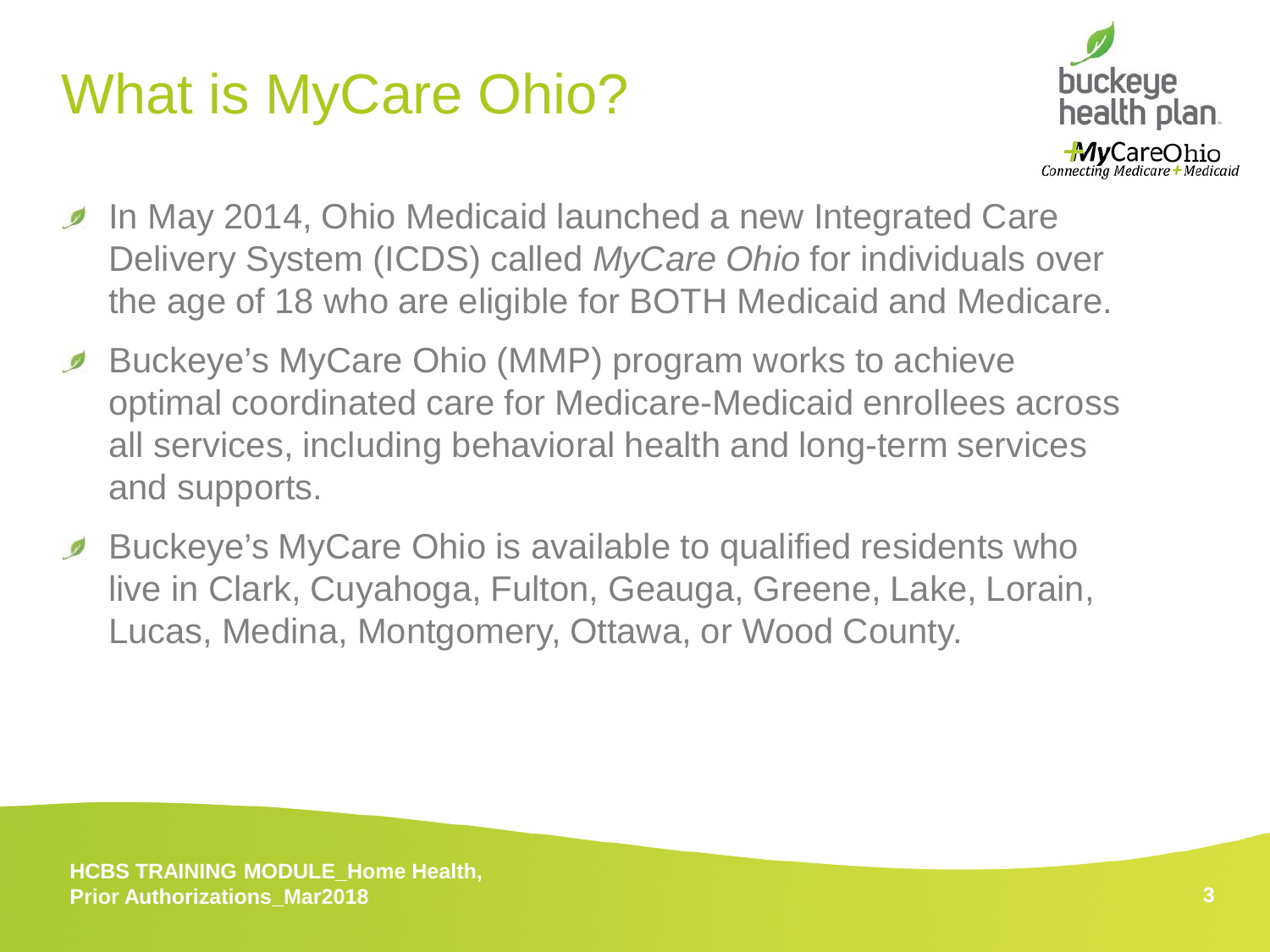# MyCare Ohio – ICDS Program





#### Buckeye Service Areas

- NE Northeast
- **NW** Northwest
- WC West Central

For a complete overview of MyCare Ohio go to the Ohio Department of Medicaid website:

http://medicaid.ohio.gov/PROVID [ERS/ManagedCare/IntegratingMe](http://medicaid.ohio.gov/PROVIDERS/ManagedCare/IntegratingMedicareandMedicaidBenefits.aspx) dicareandMedicaidBenefits.aspx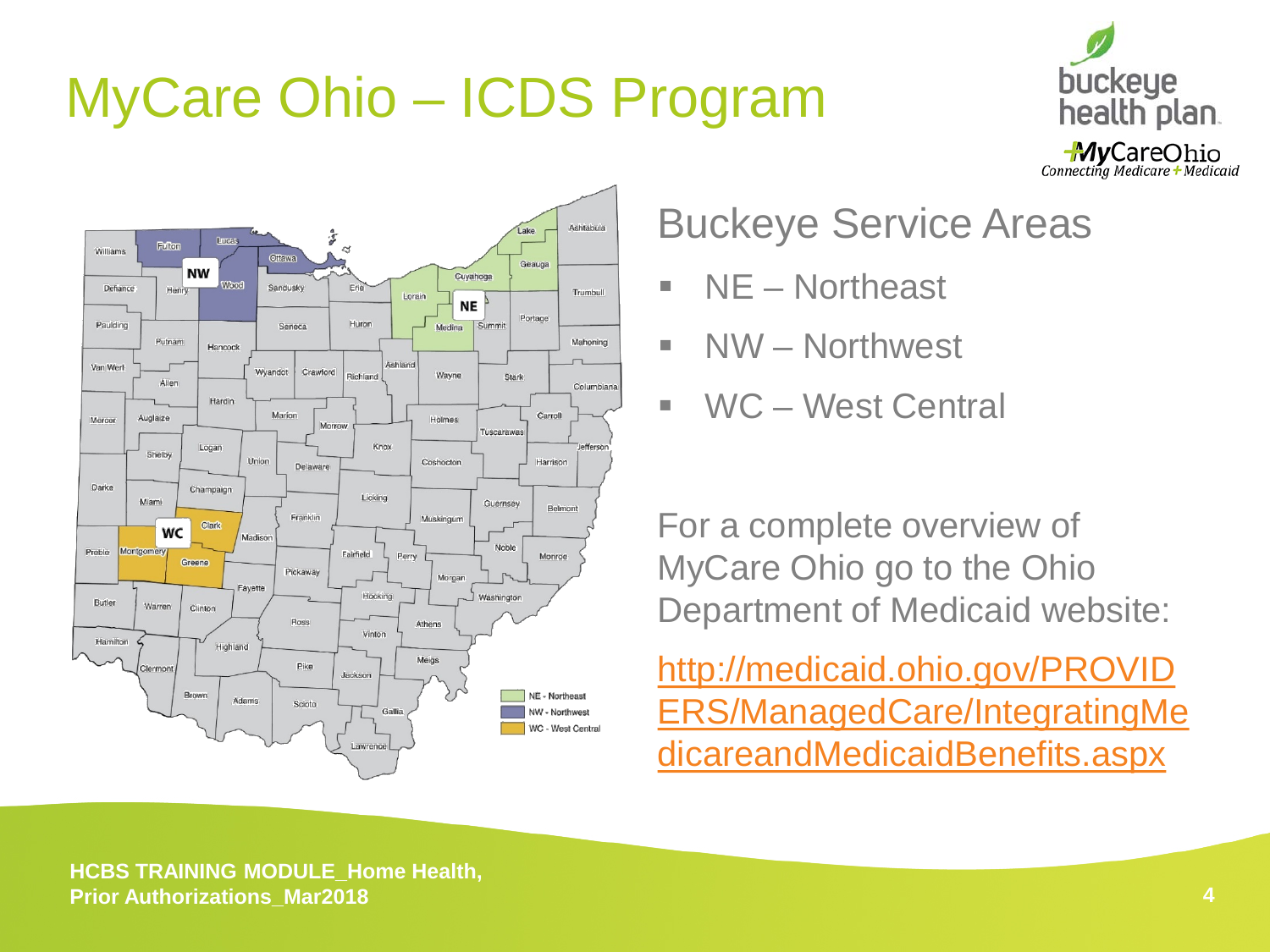#### What are Waiver Services?



- **MyCare Ohio Home and Community-Based Services Waiver** (Waiver Services) provided through Buckeye are designed to meet the needs of members 18 years or older, who are fully eligible for both Medicare and Medicaid, enrolled in a MyCare Ohio Plan, and who are determined by the State of Ohio, or its designee, to meet an intermediate or nursing facility level of care.
- **Home and Community-Based Service Providers help individuals** to remain in the least restrictive environment of their choosing.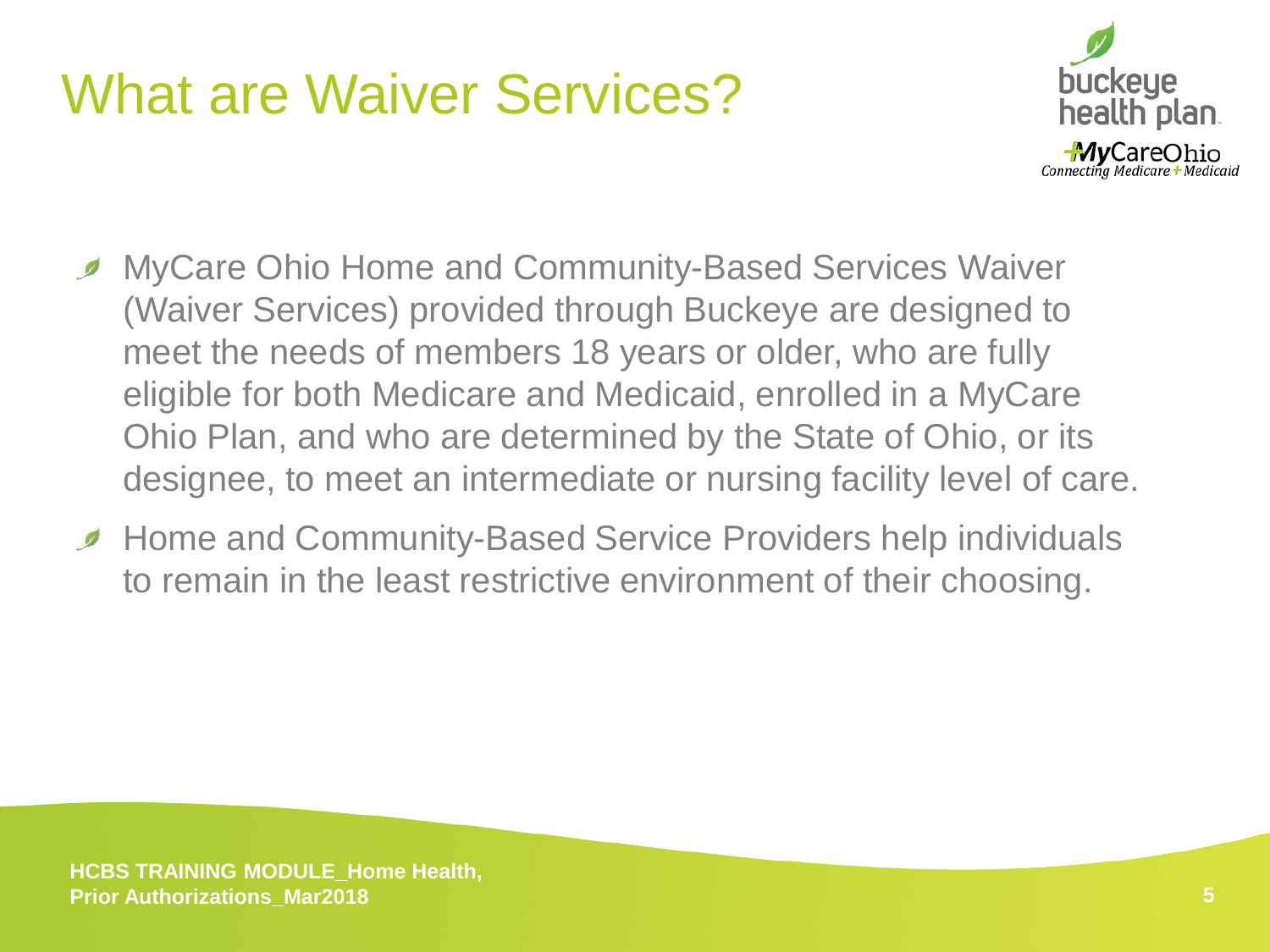# MyCare Ohio Waiver



- MyCare Ohio Waiver includes:  $\mathscr{D}$ 
	- Ohio Home Care Waiver
	- Transitions II Carve-Out Waiver
	- Passport Waiver
	- Choices Waiver
	- Assisted Living Waiver
- Enrollees who are eligible for Waiver will have access to all of the  $\mathscr{D}$ services included in the MyCare Ohio Waiver.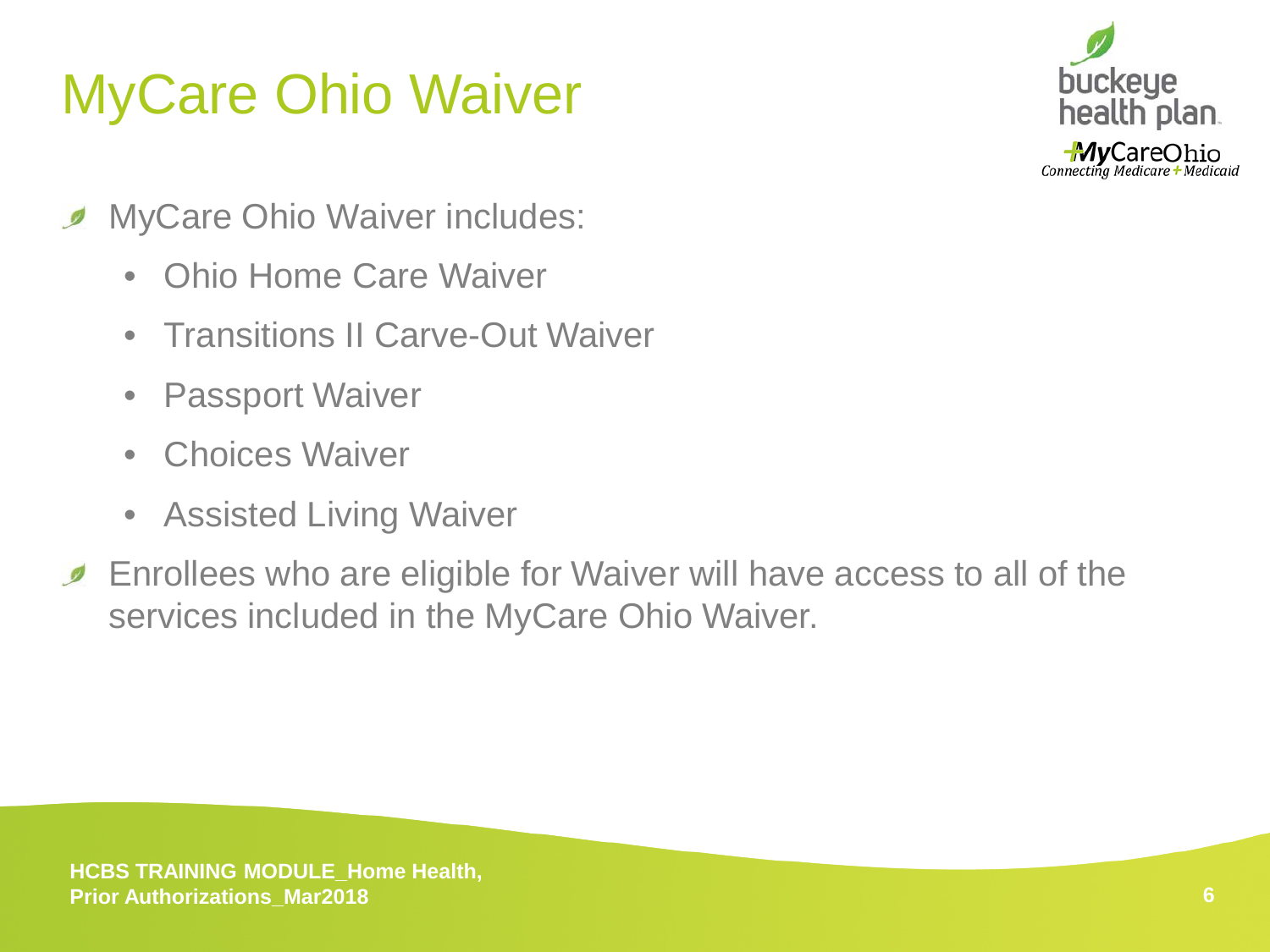#### Care Management



- A Buckeye Care manager will work with the member and all providers to make sure the member's needs are met.
- Members enrolled in the Waiver program, will also have a **Waiver Service Coordinator** to help with issues that arise while on the Waiver. This may be someone different than the Care Manager.
- **The Area Agency on Aging** (AAA) is a contracted partner who provides assessments and waiver service coordination for eligible members age 60 years and older.
- In addition to a Buckeye **Care Manager**, members **age 60 and older**  will be assigned to a **Waiver Service Coordinator** from the **Area Agency on Aging** (AAA). Members **age 59 and under** will be assigned a Buckeye **Care Manager**, who will also be the member's **Waiver Service Coordinator**.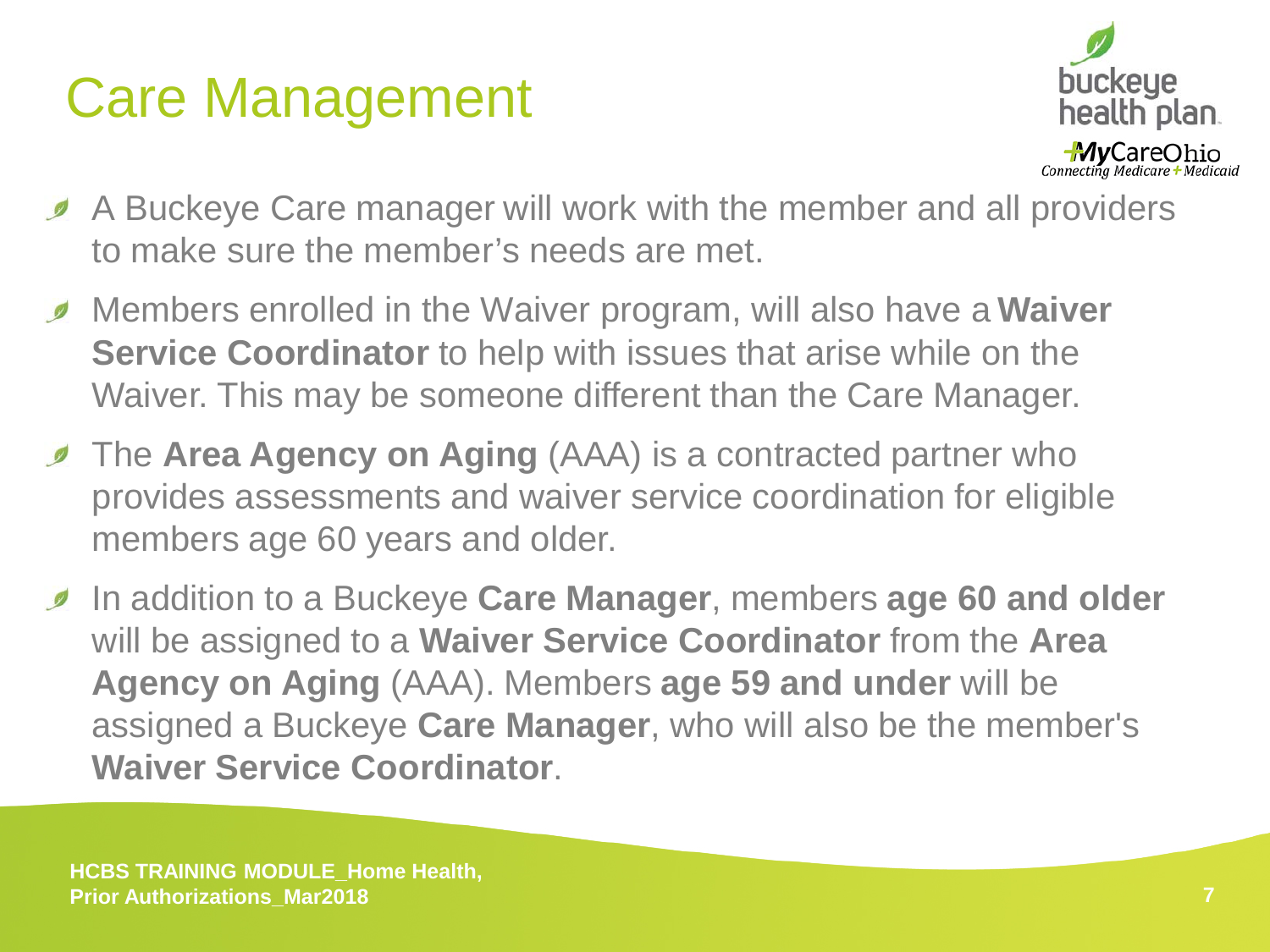# Waiver Service Plan Development



- The **All Services Plan** is a written outline of all services the  $\mathscr{D}$ member receives regardless of funding source and includes waiver services necessary to keep the member safely in the community. It identifies goals, objectives, and outcomes related to their health, as well as the treatments and services they receive.
- **The Waiver Service Coordinator** is responsible for ensuring all identified needs are addressed and included in the Waiver Service Plan. That includes exploring all feasible services and service settings available to meet the member's specific needs.
- After the service plan is developed and approved, the Waiver  $\mathscr{D}$ Service Coordinator will help arrange for the delivery of services to implement the plan.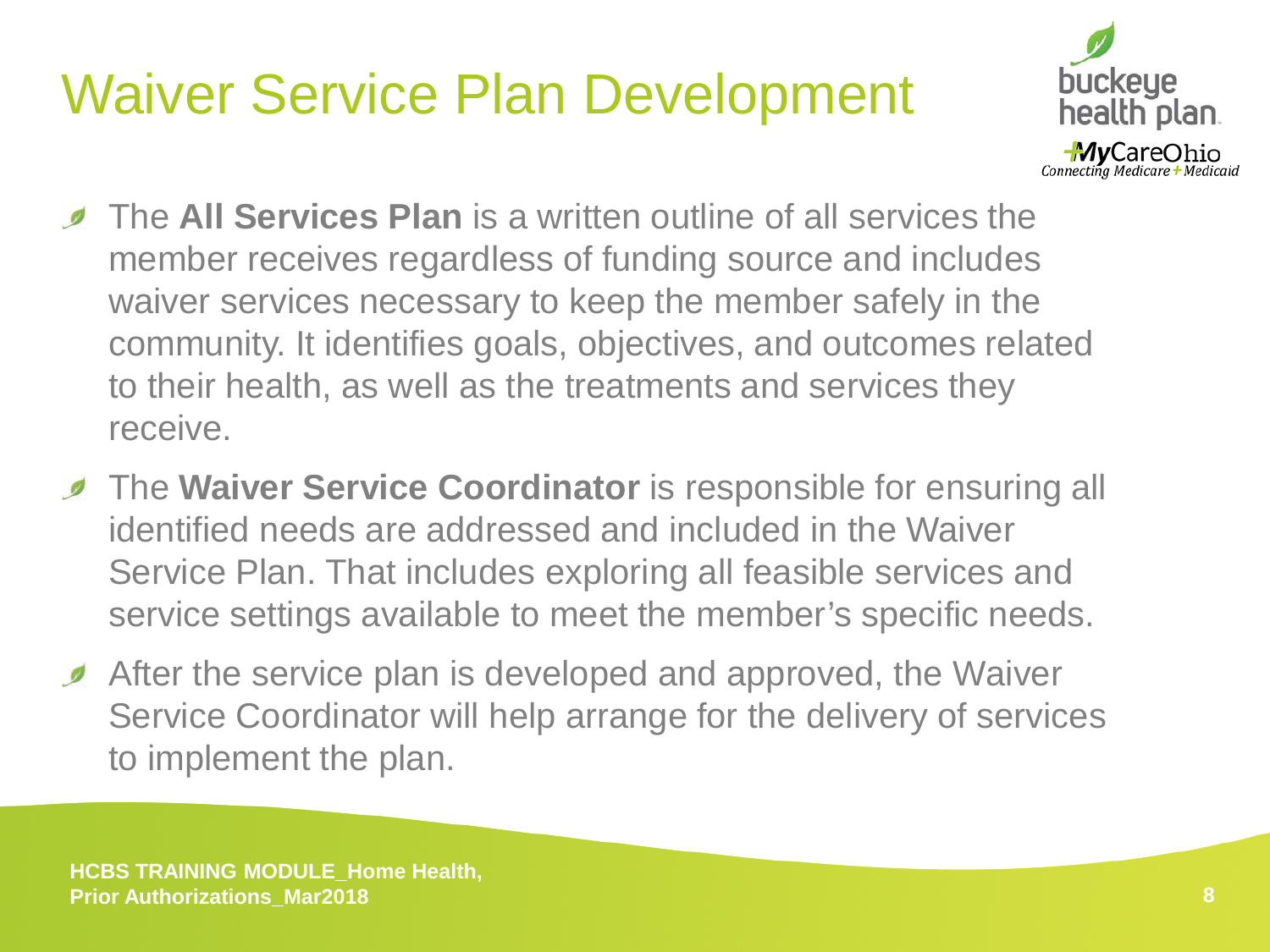# Waiver, Home Health Authorization



- Authorization is required for coverage of services coordinated for  $\mathscr{D}$ beneficiaries of the MyCare Ohio Waiver Program.
- All approvals for **Waiver** services are obtained through the Waiver  $\mathscr{D}$ Service Coordinator.
- Upon approval, **Waiver** services added to the Services Plan will be  $\mathscr{D}$ authorized and entered into the system by a Buckeye Program Coordinator.
- **The Service Plan is the provider's approval to begin and/or continue Waiver** services – please do not delay services while awaiting an authorization.
- A Buckeye Program Coordinator will fax/email approved service  $\mathscr{D}$ providers with an authorization confirmation along with a copy of the most recent member Service Plan.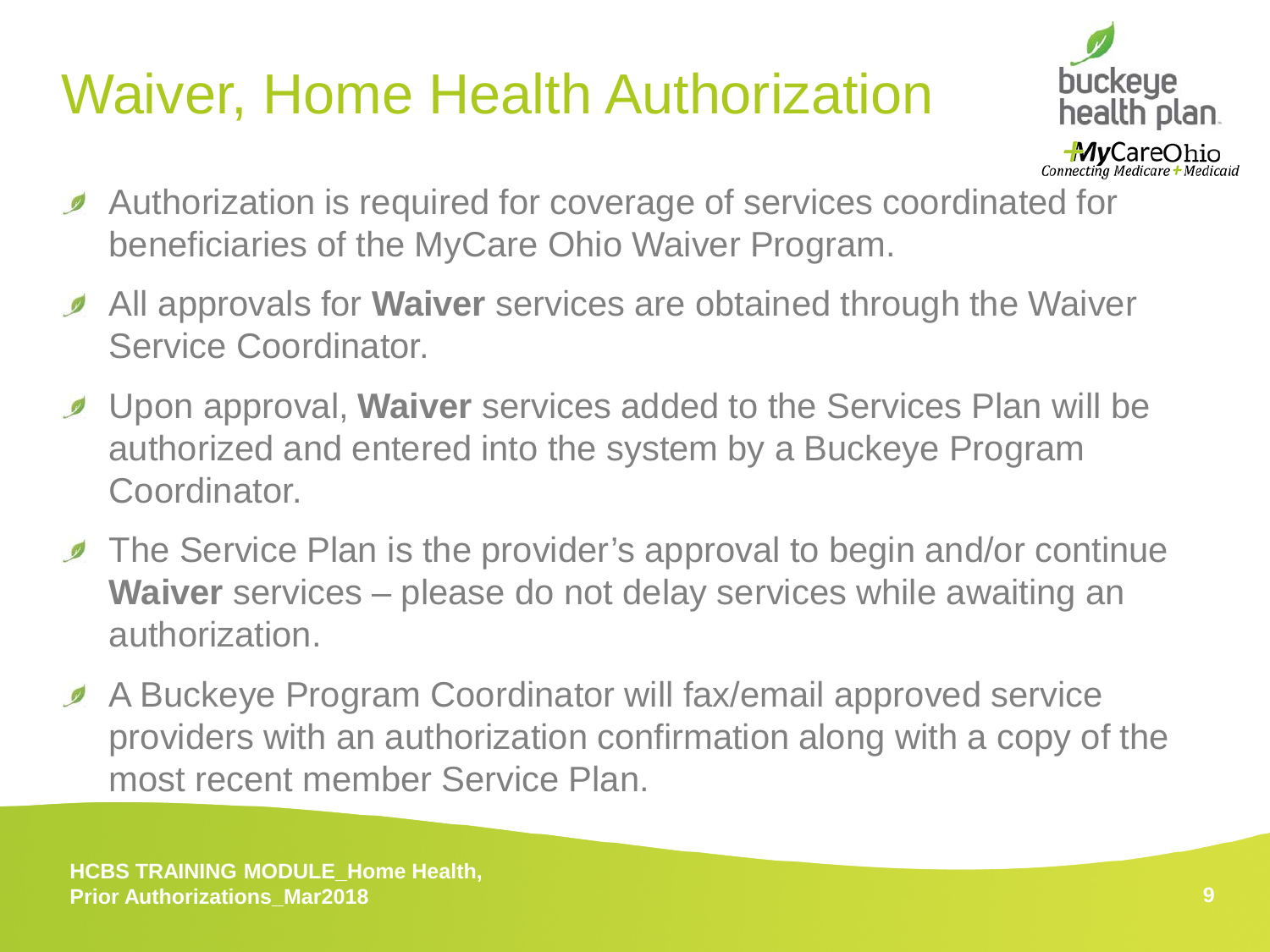# Medicaid, Home Health Authorization



- **Medicaid** (State Plan) "chronic/maintenance" home health services  $\mathscr{D}$ follow a **separate** authorization process from waiver services.
- **Providers of Medicaid or MHHS** (Medicaid Home Health Services) such as G0156 (Home Health Aide) or G0299/G0300 (Home Health Nursing) must submit an authorization request for medical necessity review and approval **prior** to services being rendered.\*
- A Home Health **Evaluation** and **Plan of Care (POC)** are required when submitting **Medicaid** authorization requests.
- Authorization requests may be submitted by fax or secure web portal  $\mathscr{D}$ and should include all necessary clinical information.

\*Waiver Service Coordinators and/or Care Managers do not approve nor authorize Medicaid (State Plan) Home Health Services.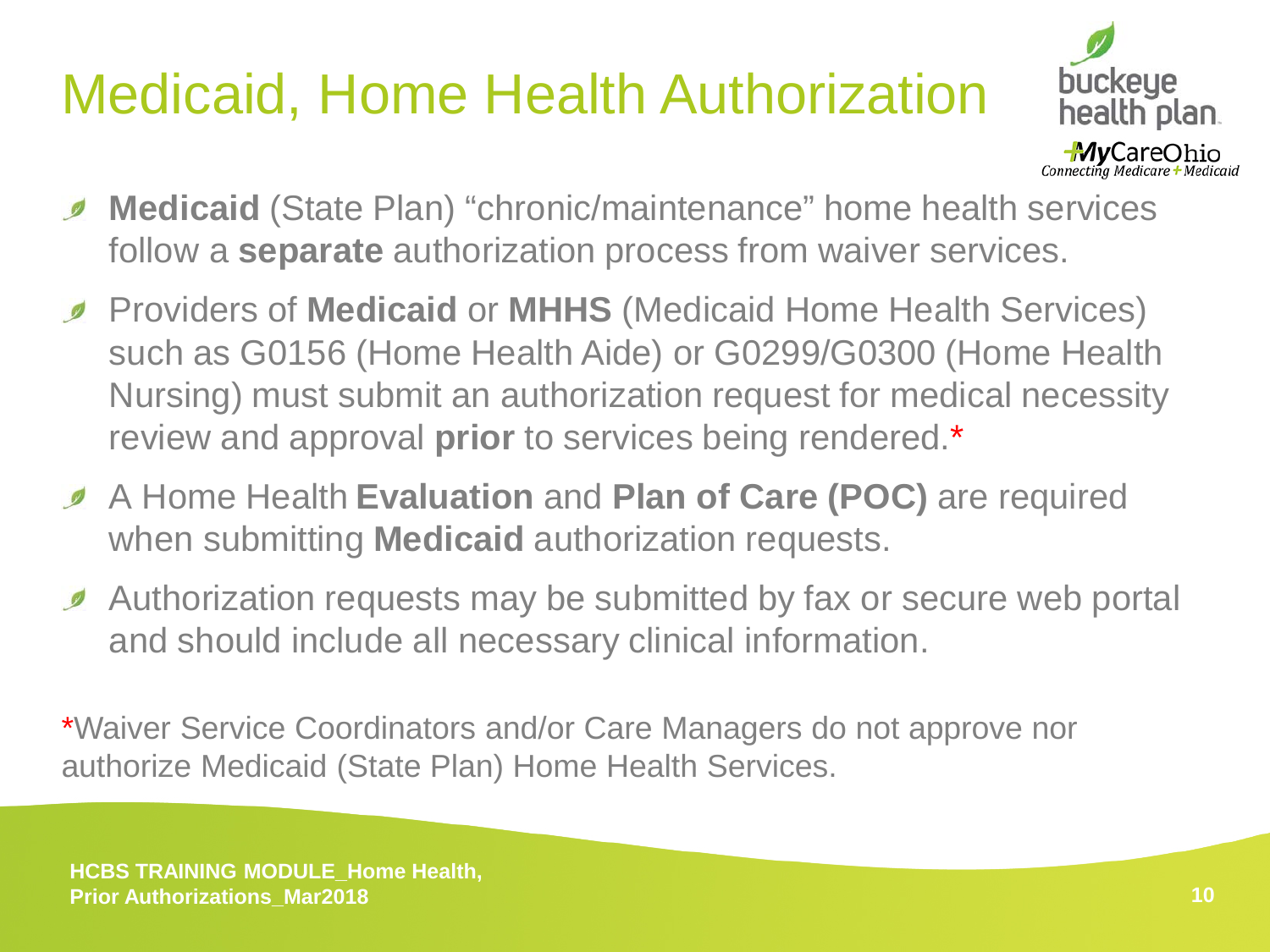# Medicare, Home Health Authorization



- **Medicare** covered "short-term/acute" services follow a **separate**   $\mathscr{D}$ authorization process from waiver services.
- Authorization requests for services identified as **Medicare** should be  $\mathscr{D}$ submitted as a 60-day episode of care.
- Supporting documentation should be **limited** to the note that clearly identifies the reason for increased needs.
- The **485** and **OASIS** are required when submitting **Medicare**  $\mathscr{D}$ authorization requests.
- Authorization requests may be submitted by fax or secure web portal  $\mathscr{L}$ and should include all necessary clinical information.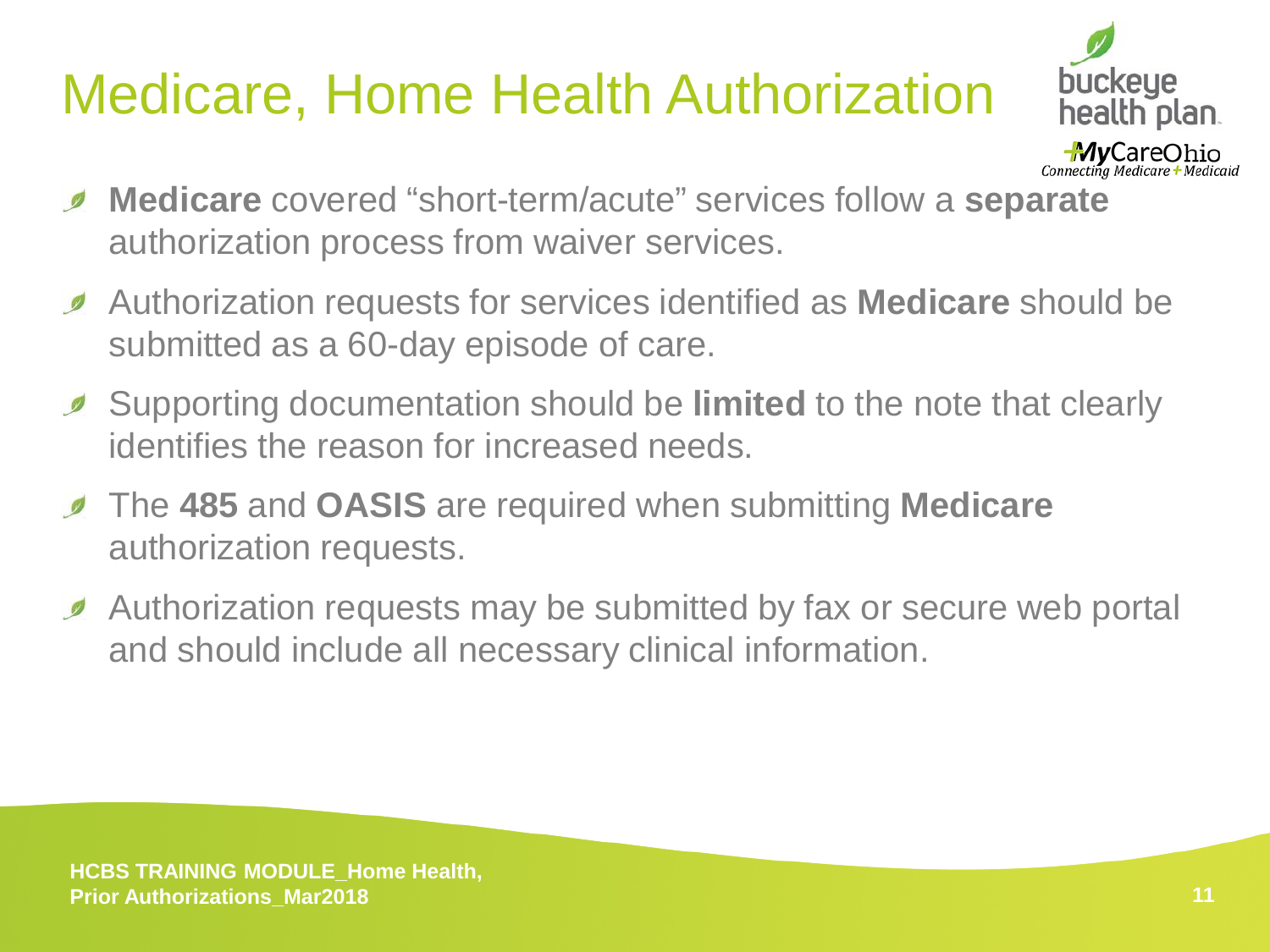# Medicaid vs Medicare



- A **Medicaid** authorization  $\mathscr{D}$ submission, once reviewed, may be re-determined as covered by **Medicare** for the following reasons:
	- a) Recent hospital admission
	- b) Need for PT/OT
	- c) Additional nursing skills needed, i.e. wound care
- **A Medicare** authorization submissions, once reviewed, may be re-determined as covered by **Medicaid** (State Plan) or Waiver for the following reasons:
	- a) Condition is chronic
	- b) No additional nursing skills are needed
	- c) Member not homebound

For either instance, the Authorization reviewer will transfer the Authorization to the correct payer on behalf of the provider.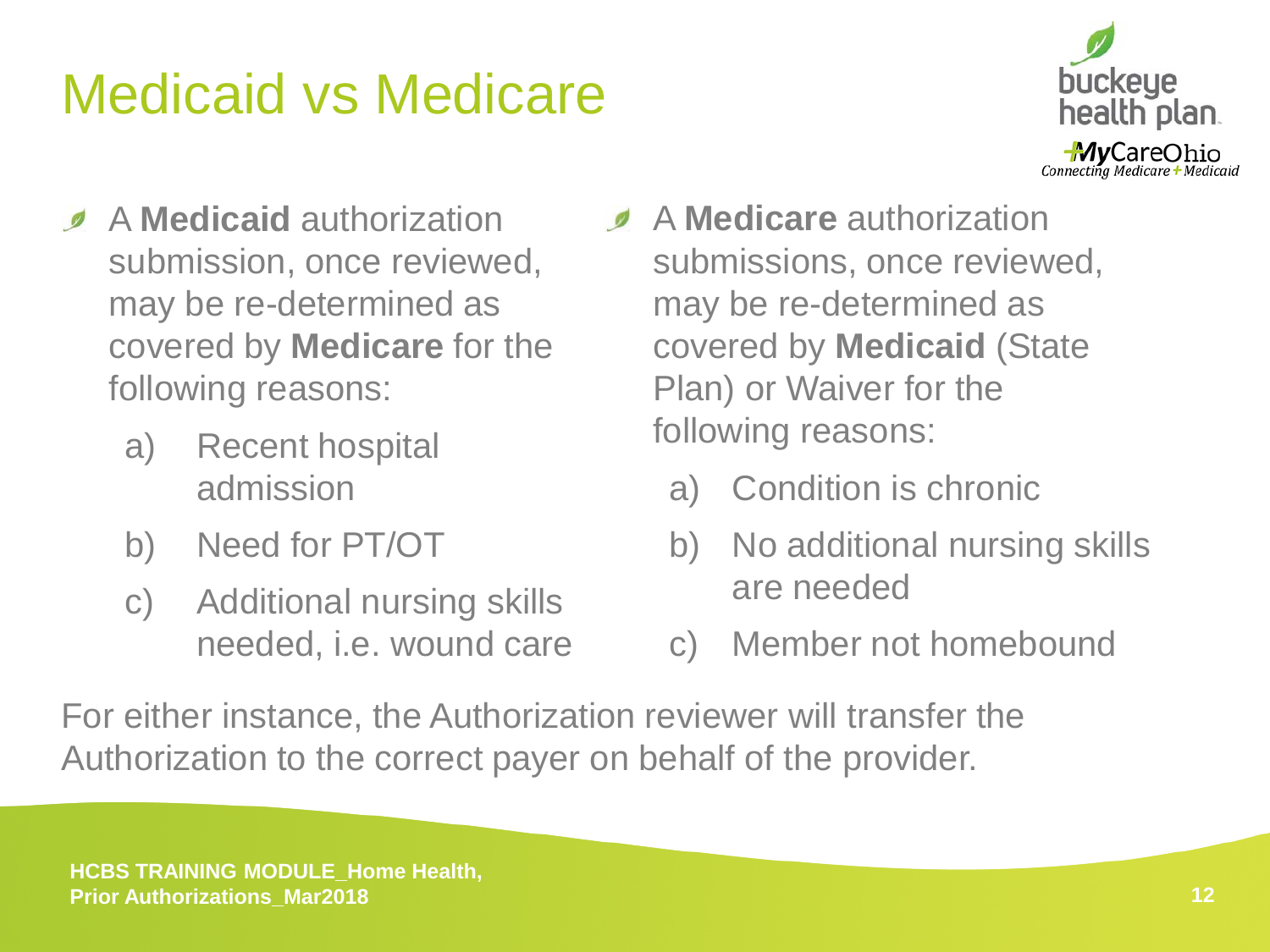# The Buckeye Basics



The following basic information is required for all Authorization requests for home health services:

- 1. Verify member eligibility with Buckeye.
- 2. Complete the appropriate authorization form to be submitted via fax or submit your request electronically through our secure provider web portal .
- 3. Attach all required supporting documentation.

*\*\*\*Remember, authorization is not a guarantee of payment. Member must be eligible at the time services are rendered. Services must be a covered Health Plan Benefit and medically necessary with prior authorization as per Plan policy and procedures.*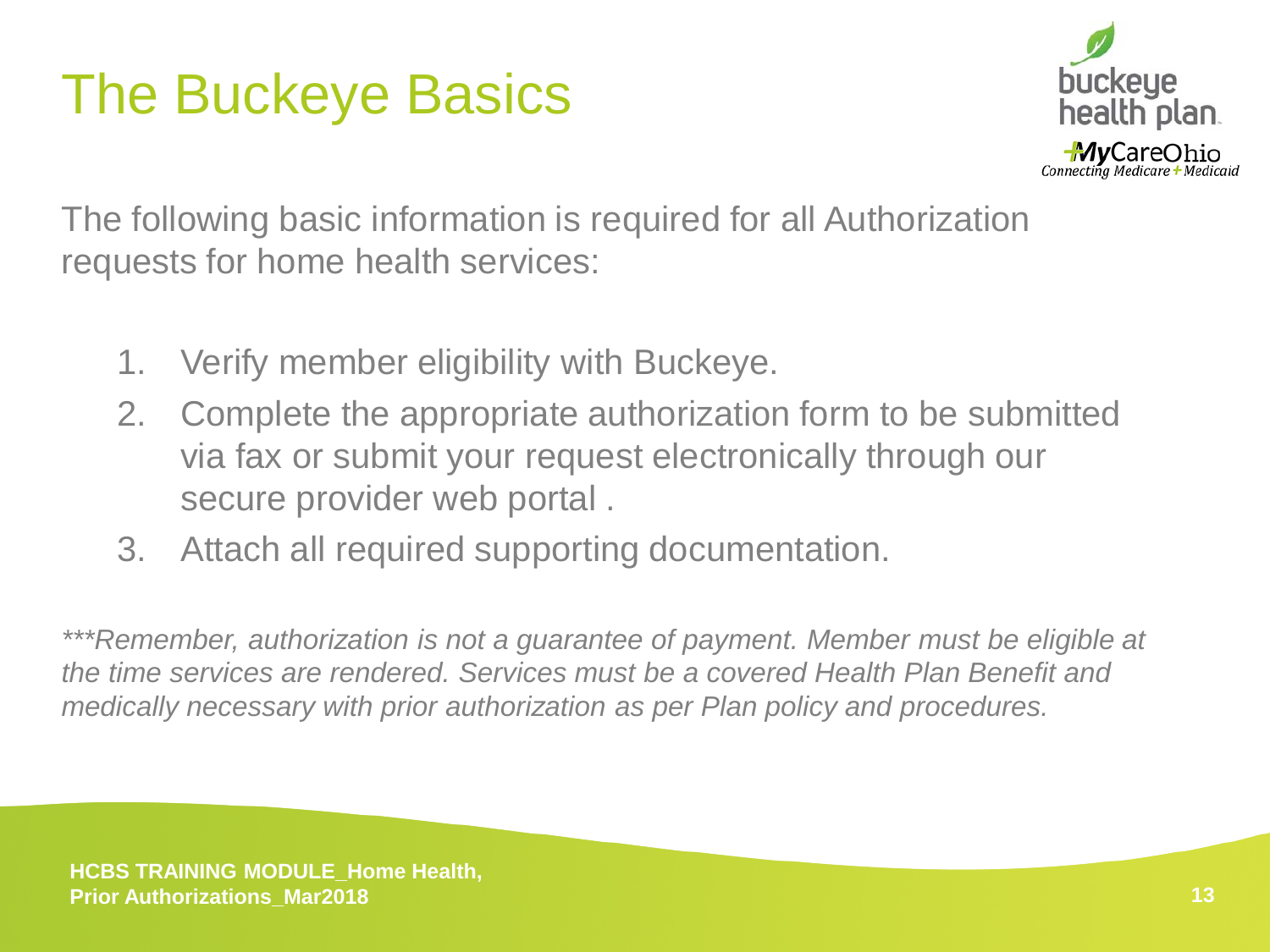#### Provider Resources



Buckeye Health Plan provides the tools and support you need to deliver the best quality of care. Please view our listing on our website <https://www.buckeyehealthplan.com/> > For Providers > Provider

Resources > [MyCare Ohio Resources](https://www.buckeyehealthplan.com/providers/resources/mycare-ohio-resources-.html).

|                                                     |           |                                                                                 | Home Find a Provider Login Contact (Q search                                                                                |                     |  |
|-----------------------------------------------------|-----------|---------------------------------------------------------------------------------|-----------------------------------------------------------------------------------------------------------------------------|---------------------|--|
| buckeye<br>health plan.                             |           | Contrast On<br>loπl<br>$a$ a a                                                  |                                                                                                                             |                     |  |
|                                                     |           | <b>FOR MEMBERS</b>                                                              | <b>FOR PROVIDERS</b>                                                                                                        | <b>GET IN SURED</b> |  |
| <b>FOR PROVIDERS</b>                                |           | <b>Provider Resources</b>                                                       |                                                                                                                             |                     |  |
| Login                                               |           |                                                                                 | Buckeye Health Plan provides the tools and support you need to deliver the best quality of care. Please view our listing on |                     |  |
| <b>Become a Provider</b>                            | $\bullet$ | the left, or below, that covers forms, guidelines, helpful links, and training. |                                                                                                                             |                     |  |
| <b>Pre-Auth Check</b>                               | ō         | For Ambetter Information, please visit our Ambetter website.                    |                                                                                                                             |                     |  |
| Pharmacy                                            | ō         | Manuals, Forms and Resources                                                    |                                                                                                                             |                     |  |
| <b>Provider Resources</b>                           | ۵         | <b>Eligibility Verification</b><br><b>Prior Authorization</b>                   |                                                                                                                             |                     |  |
| Manuals, Forms and Resources @                      |           | <b>Electronic Transactions</b>                                                  |                                                                                                                             |                     |  |
| 2018 Provider Policy Updates                        |           | <b>Preferred Drug Lists</b><br><b>Provider Training</b>                         |                                                                                                                             |                     |  |
| Provider Training & Webinars                        |           | Advantage & MyCare Model of Care Training                                       |                                                                                                                             |                     |  |
| <b>Eligibility Verification</b>                     |           | <b>MMP Key Contact List</b>                                                     |                                                                                                                             |                     |  |
|                                                     |           | MMP Walver Billing Code List                                                    |                                                                                                                             |                     |  |
| Grievance Process                                   |           | <b>Newsletters</b>                                                              |                                                                                                                             |                     |  |
| <b>Incentives Statement</b>                         |           |                                                                                 |                                                                                                                             |                     |  |
| <b>Integrated Care</b>                              |           | 1-866-296-8731.                                                                 | Provider newsletters are also available in hard copy upon request by calling Buckeye's Provider Services department at      |                     |  |
| Advantage and MyCare Ohio Model<br>of Care Training |           | Fall 2017 Provider Report                                                       |                                                                                                                             |                     |  |
| Prior Authorization                                 |           | Summer 2017 Provider Report                                                     |                                                                                                                             |                     |  |
| National Imaging Associates (NIA)                   |           | Spring 2017 Provider Report<br>Winter 2017 Provider Report                      |                                                                                                                             |                     |  |
| Report Fraud, Waste and Abuse                       |           | Fall 2016 Provider Report                                                       |                                                                                                                             |                     |  |
| Patient Centered Medical Home                       |           | Summer 2016 Provider Report                                                     |                                                                                                                             |                     |  |
| Model                                               |           | Spring 2016 Provider Report                                                     |                                                                                                                             |                     |  |
| Electronic Transactions                             |           | Winter 2016 Provider Report<br>Fall 2015 Provider Report                        |                                                                                                                             |                     |  |
| Clinical & Payment Policies                         |           | Summer 2015 Provider Report                                                     |                                                                                                                             |                     |  |
| MyCare Ohio Resour                                  |           | Spring 2015 Provider Report                                                     |                                                                                                                             |                     |  |
| <b>Healthchek</b>                                   |           | Winter 2015 Provider Report                                                     |                                                                                                                             |                     |  |
| QI Program                                          | ō         | <b>Helpful Links</b>                                                            |                                                                                                                             |                     |  |
| <b>Provider News</b>                                |           | <b>MEDICAID HELPFUL LINKS @</b>                                                 |                                                                                                                             |                     |  |
| <b>Behavioral Health</b>                            |           |                                                                                 |                                                                                                                             |                     |  |
|                                                     |           | MEDICARE HELPELIL LINKS O                                                       |                                                                                                                             |                     |  |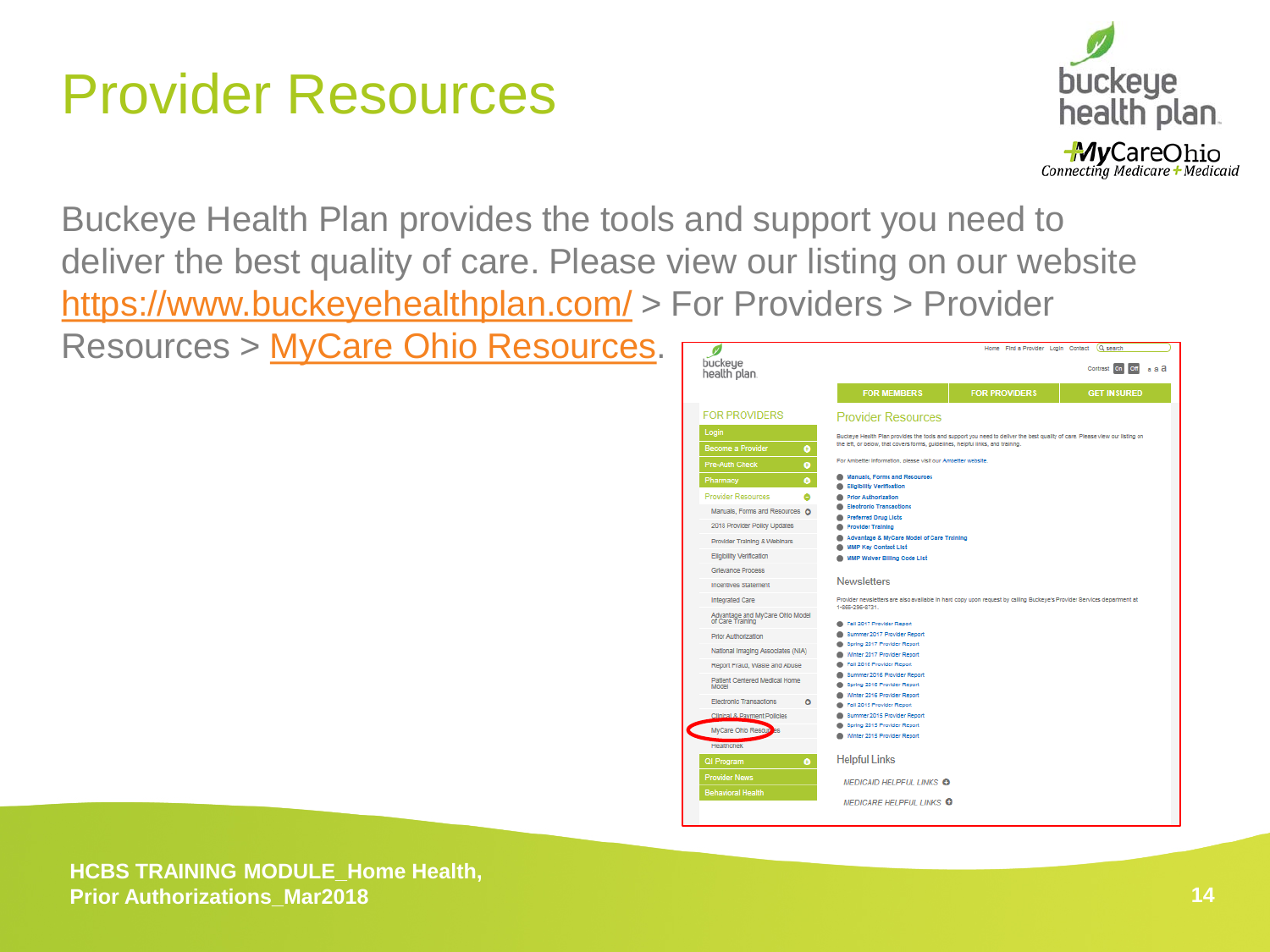#### Important Phone Numbers





Provider Services 1-866-296-8731



Prior Authorization 1-866-246-4359



Care Management 1-866-549-8289

**HCBS TRAINING MODULE\_Home Health, Prior Authorizations\_Mar2018**